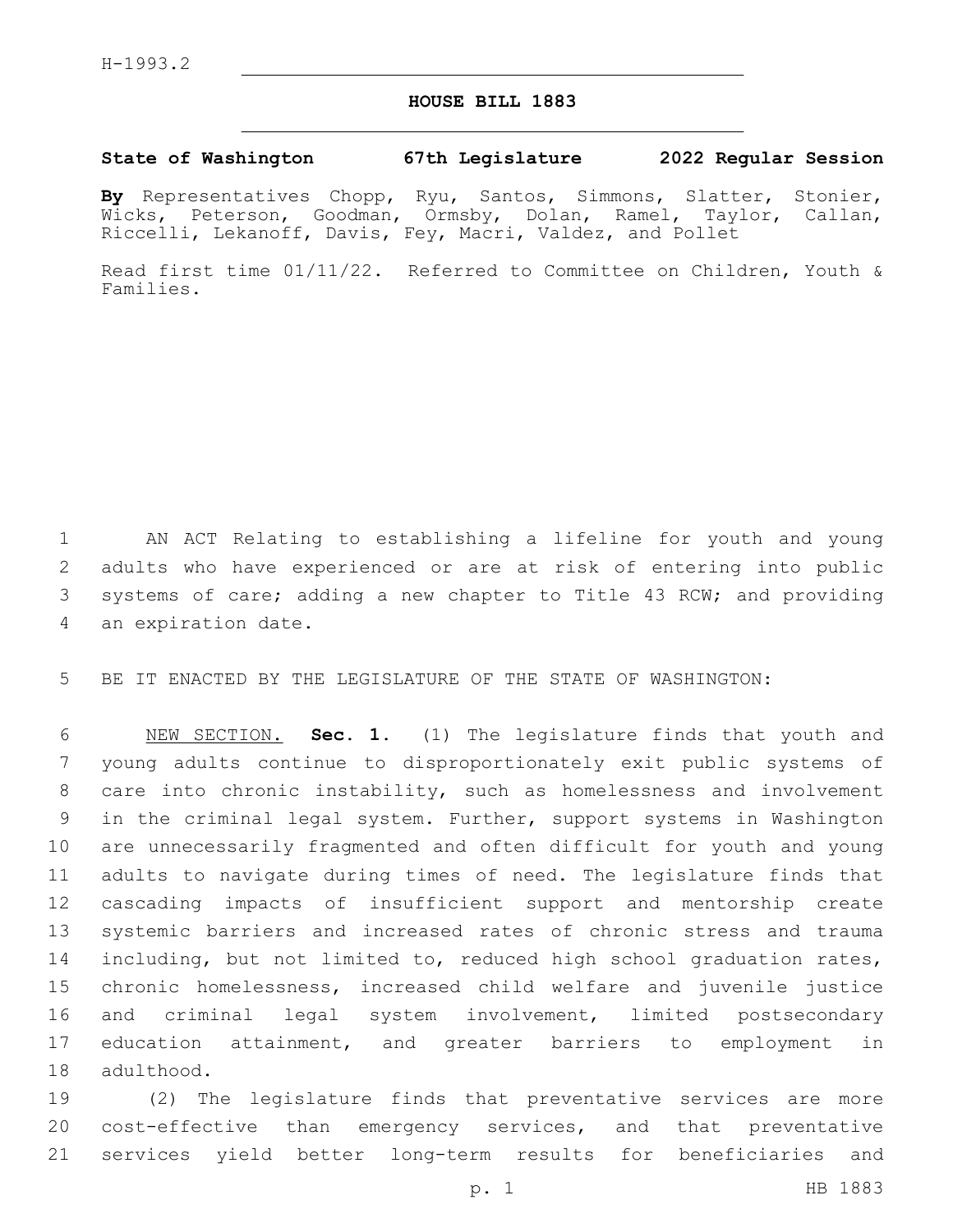Washington's economy. The legislature recognizes that people with personal experience in public systems of care have a unique perspective and outlook on life to improve work environments, culture, and equitability. The legislature further finds that an effective and accessible lifeline to services is necessary to the 6 health of Washington's economy.

 (3) The legislature recognizes that a report commissioned by the department of commerce in 2020 found that young persons are more likely to experience chronic stress and trauma when they are not discharged into safe and stable environments. The legislature further finds that one in four of youth and young adults exiting public systems of care experienced housing instability within 12 months. The legislature finds that system modification is needed to improve outcomes for youth and young adults through better transition planning and support before and after exit from public systems of care. The legislature finds that access to resource assistance for youth and young adults with experience in public systems of care needs to be streamlined. In communities where resources are inadequate to meet the demand, the state must directly fill existing gaps and promote community partnerships as the basis of a shared 21 coalition to create additional resources.

 (4) Therefore, the legislature intends to establish streamlined support and access to services for youth and young adults who have experienced or are at risk of entering public systems of care. The legislature intends to establish the lifeline for independent living 26 to facilitate and promote partnerships across state agencies, tribes, counties, and community-based providers to coordinate trauma- informed, healing-centered, and culturally responsive services for youth and young adults and their natural supports to facilitate 30 stability.

 NEW SECTION. **Sec. 2.** (1) Subject to the availability of amounts appropriated for this specific purpose, the office of the governor, in collaboration with the department of commerce, shall establish the lifeline for independent living to provide support and connections to services for youth and young adults, who have experienced or are at risk of entering into public systems of care, and who require assistance to overcome a life challenge that could escalate into a crisis, or are in need of general mentorship and counsel. The lifeline shall facilitate and promote partnerships across state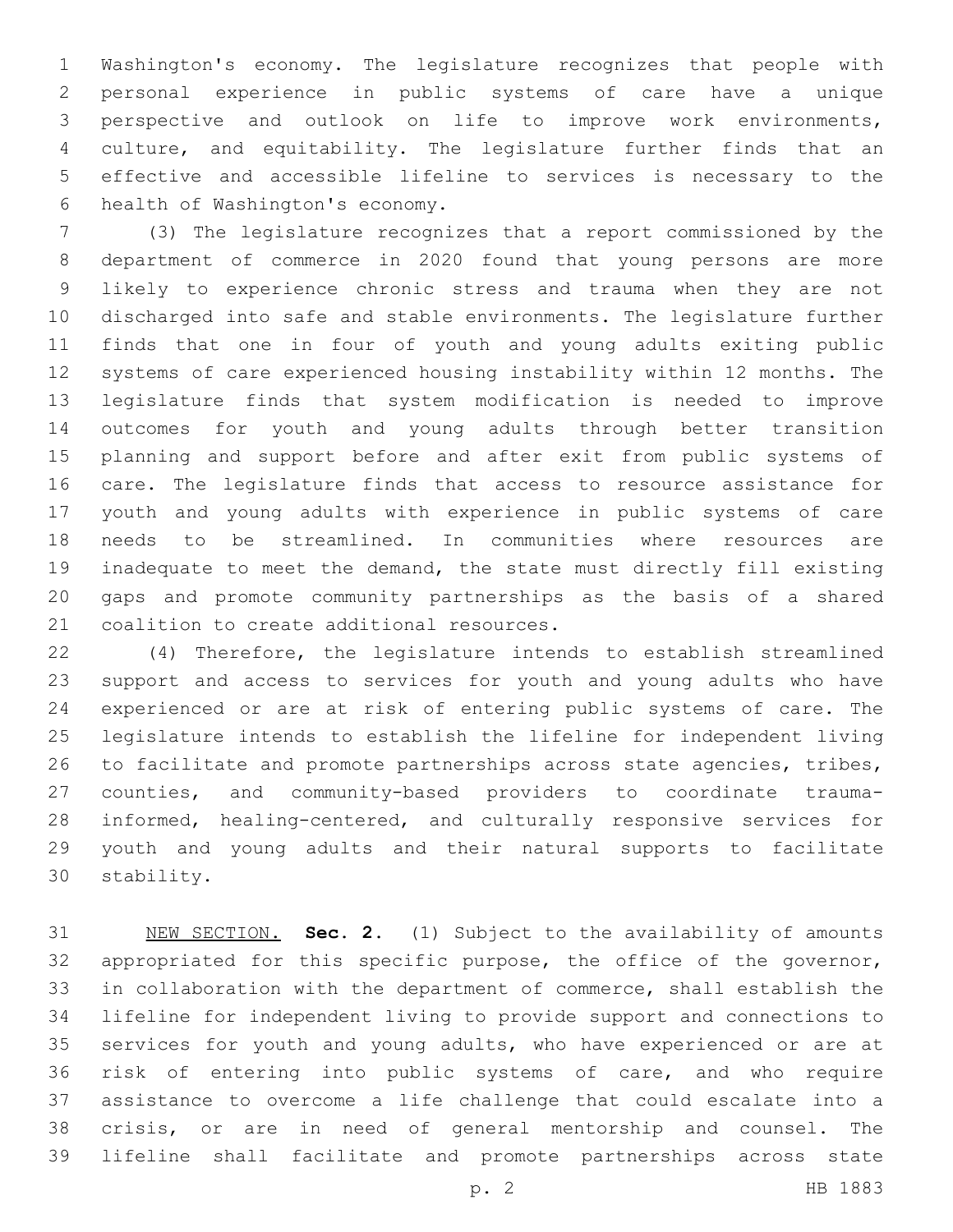agencies, tribes, counties, and community-based providers to coordinate trauma-informed and culturally responsive services for 3 youth and young adults and their supports.

 (2) Activities of the lifeline must be carried out by a director of the lifeline, supervised by the office of the governor. The director shall oversee the administration, programs, and policies of the lifeline in accordance with the principles in this chapter.

 NEW SECTION. **Sec. 3.** (1) Subject to the availability of amounts appropriated for this specific purpose, a lifeline for independent living task force is established to determine the lifeline's structure, policy, and best practices. The lifeline for independent living task force shall be administered by the department of commerce.

 (2) The lifeline for independent living task force shall include 15 at a minimum representation from the department of commerce, the department of children, youth, and families, the office of the governor, a Washington or federally recognized Indian tribe, Washington counties, community-based providers and advocacy organizations, and youth and young adults with personal experience in each public system of care. To the extent possible, the lifeline for independent living task force membership should include representatives from geographically diverse and priority populations.

23 (3) This section expires January 30, 2023.

 NEW SECTION. **Sec. 4.** (1) The lifeline for independent living shall assume performance of the following activities:

 (a) Establishment of four lifeline regional centers across the state by January 1, 2023, with a headquarters located in Olympia. The lifeline shall be operational throughout the state by January 1, 2024;

 (b) Creation of training modules for lifeline regional center volunteers by December 1, 2022, and coordination of the activities of the lifeline throughout the centers according to standards adopted by 33 the lifeline;

 (c) Establishment of a toll-free telephone number, website, and other appropriate technology to facilitate access to contracting advocacy organization services for youth and young adults accessing 37 the lifeline;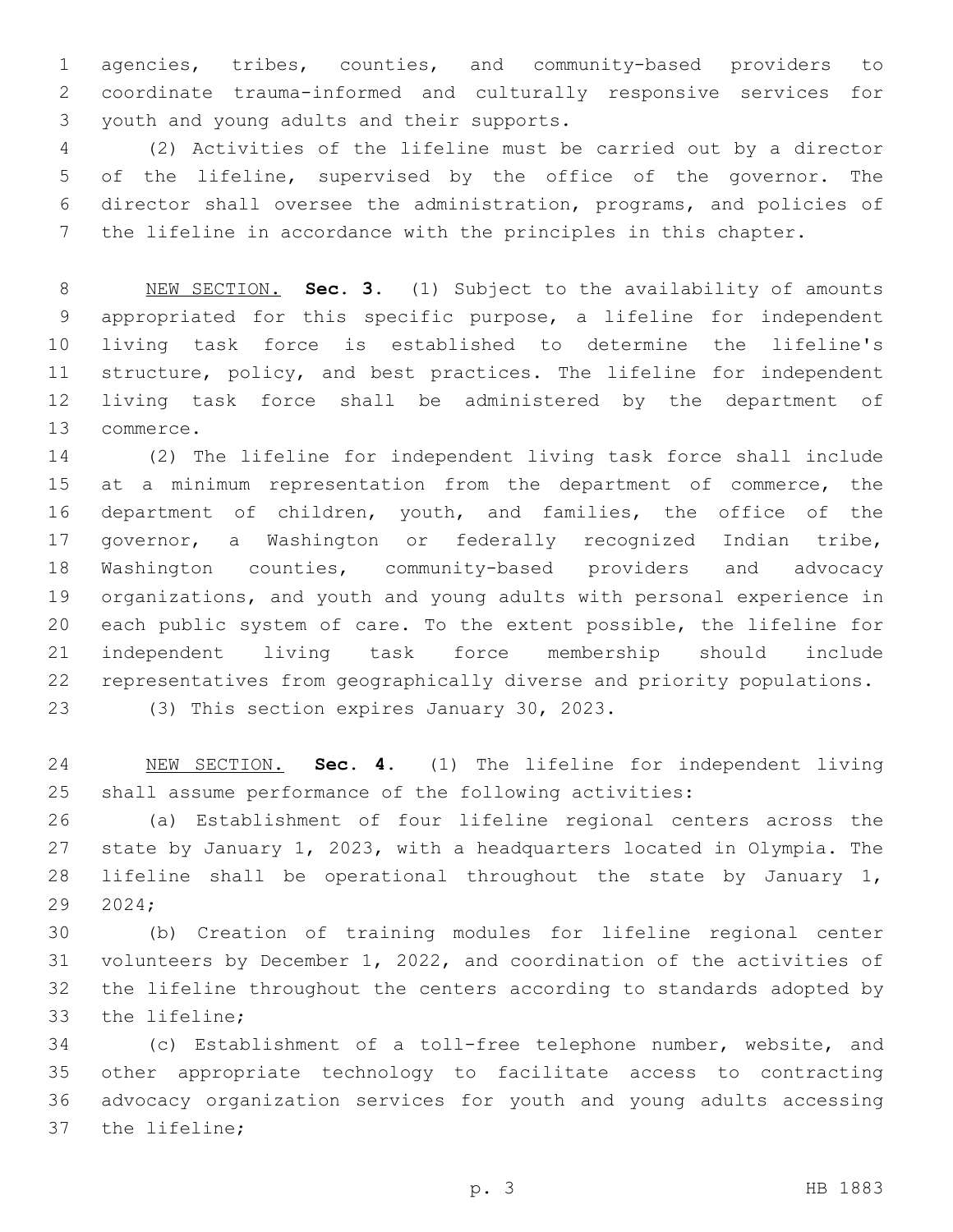(d) Formation of rules and procedures to provide proactive support to youth and young adults who access the lifeline who cannot 3 be served sufficiently through existing services;

 (e) Establishment of a uniform reporting system to collect and analyze nonidentifiable data relating to calls and services provided by lifeline volunteers or facilities for the purpose of identifying and resolving significant problems, and to submit the data to all 8 appropriate state agencies on a regular basis; and

 (f)(i) Establishment of a steering committee to oversee operations of the lifeline and ensure satisfactory coordination of 11 services.

 (ii) The steering committee membership shall be comprised of the members of the task force established in section 3 of this act and shall include at a minimum representation from the department of commerce, the department of children, youth, and families, the office of the governor, a Washington or federally recognized Indian tribe, Washington counties, community-based providers and advocacy organizations, and youth and young adults with personal experience in 19 each public system of care.

 (iii) The steering committee shall provide guidance and recommendations to the lifeline program regarding funding, policy, and practice gaps within and among state programs.

 (iv) The steering committee must have its initial meeting no 24 later than March 1, 2023.

 (2) Beginning December 30, 2023, and annually thereafter, the lifeline for independent living must submit, in compliance with RCW 43.01.036, a report to the governor and appropriate committees of the legislature with findings and recommendations for improving services and service delivery from subsection (1) of this section. The report 30 shall include the following:

 (a) The number of individuals who have accessed the resources 32 described in subsection (1) of this section;

 (b) The number of service providers and organizations, by type, who the lifeline has accessed for the resources described in 35 subsection (1) of this section;

 (c) Demographic information, as available, for the individuals described in (a) of this subsection. Demographic information may not include any personally identifiable information and must be limited to the individual's age, gender, and city and county of residence;

40 (d) A description of resources provided;